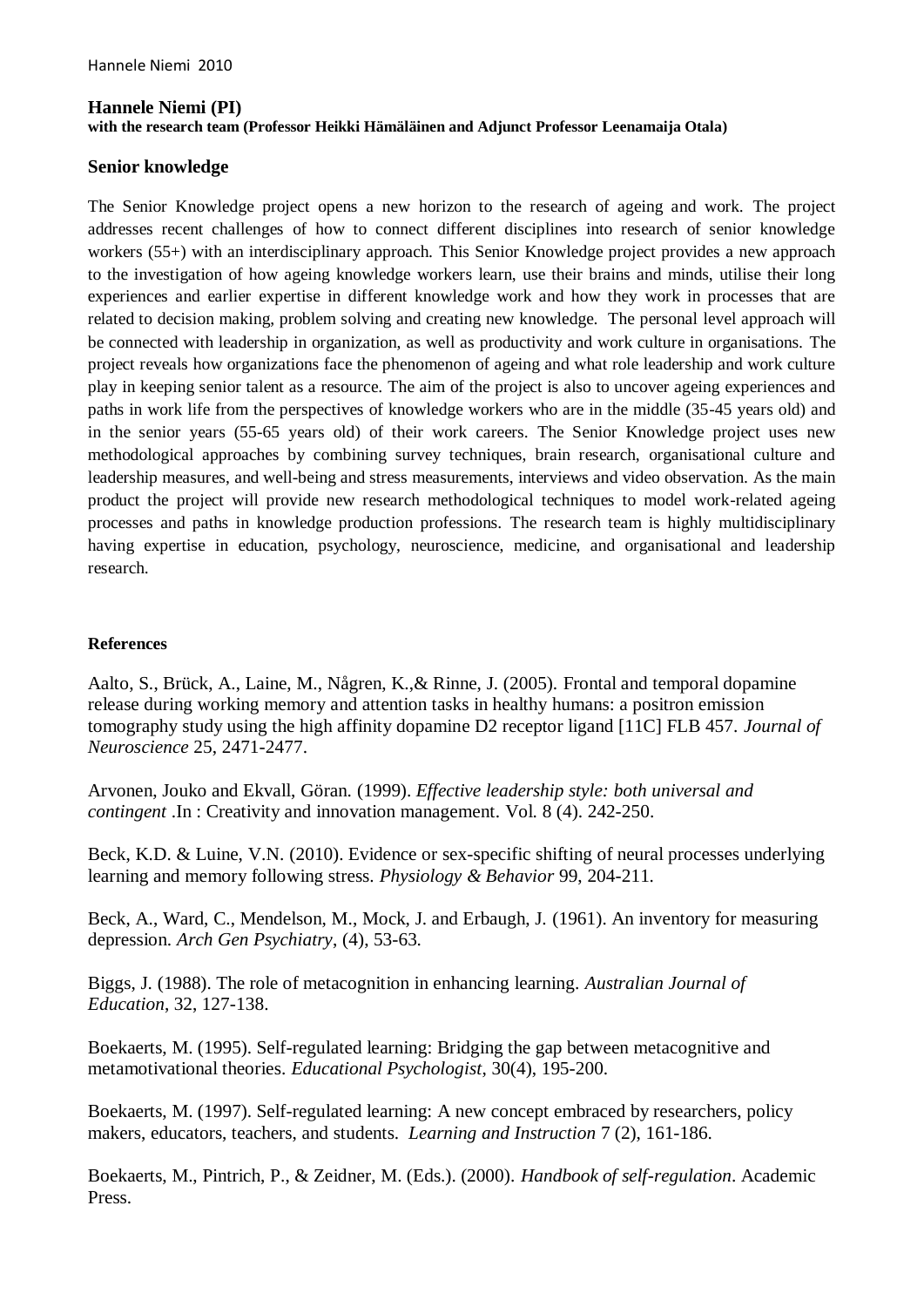Boisot, M. H. (1998). *Knowledge Assets*. Oxford: Oxford University Press.

Boldrini, M. & Arango, V. (2010). Antidepressants, age, and neuroprogenitors. Neuropharmacology Reviews 35, 351-352.

Borkowski, J.G. (1996). Metacognition: Theory or chapter heading. *Learning and Individual Differences,* 8 (4), 391-402.

Brown, T. A., Chorpita, B. F., Korotitsch, W. and Barlow, (1997) D. H. Psychometric properties of the Depression Anxiety Stress Scales (DASS) in clinical samples. *Behav Res Ther* 35, 79-89.

Bultmann, U., Kant, I., Kasl, S. V., Beurskens, A. J.,Van Den Brandt, P. A. & Fatigue (2002). Psychological distress in the working population: psychometrics, prevalence, and correlates. *Journal of Psychosom Res.* 52, 445-52.

Cabeza, R., Nyberg, L. & Park, D. (Eds.). Cognitive Neuroscience of Aging. Linking cognitive and cerebral aging. Oxford University Press, 2005.

Clark, A., Oswald, A. & Warr, P. (1996) Is job satisfaction U-shaped in age? *Journal of Occupational and Organizational Psychology,* (69), 57-81.

Cole, M. (1991). Conclusion. In Resnick. L.B., Levine, J.M., & Teasley, S.D. (Eds.), *Perspectives on socially shared cognition*. Washington, DC: American Psychological Association, 398-417.

Corkill, A. (1996). Individual differences in metacognition. *Learning and Individual Differences.* 8 (4), 276-280.

Coy, P. (2005). *Old. Smart. Productive*., Business Week, 3923/253 (June 27), 76-81.

Crumbaugh, J. C., & Maholick, L. T. ; Crumbaugh (1977). PIL Test Purpose in Life Test.

Dahlin, E., Neely, A.S., Larsson, A., Bäckman, L. & Nyberg, L. (2008). Transfer of learning after updating training mediated by the striatum. Science 320, 1510-1512.

Davenport, T. H., & Prusak, L. (1997). *Information Ecology: Mastering the Information and Knowledge Environments*. New York: Oxford University Press.

DeLong, D. W. (2004). Lost knowledge. Confronting the threat of an aging workforce. Oxford: Oxford University Press.

Derogatis, L. and Melisaratos, N. The brief symptom inventory: an introductory report. *Psychol Med*, 1983, 13: 595-605.

Derogatis, L. (1977)*The SCL-90 Manual I: Scoring, administration and procedures for the SCL-90*. Townson, Md: Clinical Psychometric Research, Baltimore, 1977.

Derry, S. (Eds.). *Video research in the learning sciences* (pp. 115-132). New Jersey: Lawrence Erlbaum associates;

Dixon, N. (2000). *Common Knowledge*. Boston, MA: Harvard Business School Press.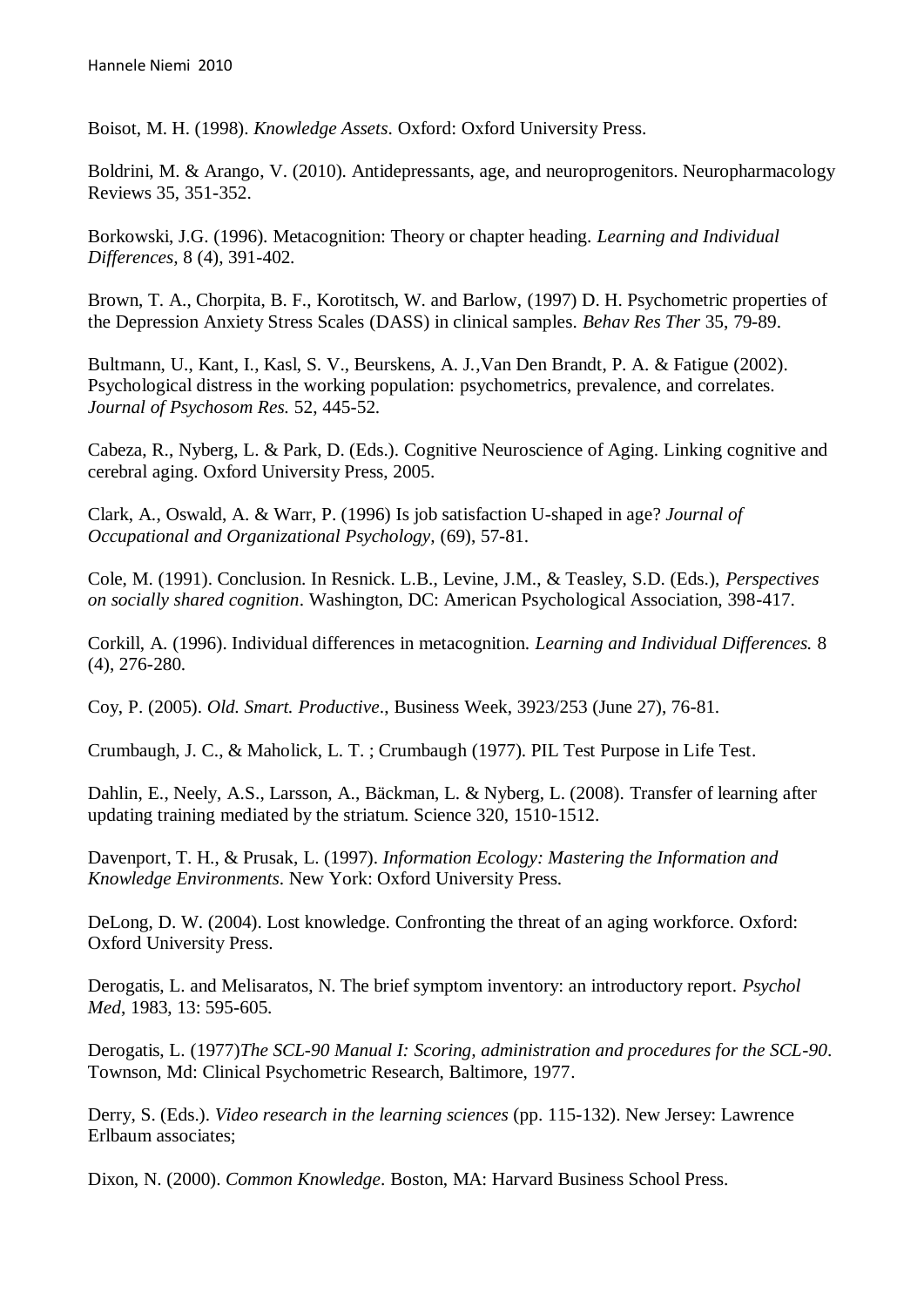Drucker, P. F. (1999). *Knowledge-worker productivity: the biggest challenge*. CaliforniaManagement Review, 41(2), 79-94.

Drucker, P. F. (2001). The next society., *Economist*, 361 (8246), 3-5.

Ebrahimi, M., Saives, A. L., & Holford, W. D. (2008). *Qualified ageing workers in the knowledge*

Eker, C. & Gonul, A.S. 2010. Volumetric MRI studies of the hippocampus in major depressive disorder: Meanings of inconsistency and directions of future research. World Journal of Biological Psychiatry 11: 19-35.

El-Hindi, A.E. (1997). Connecting reading and writing: college learners' metacognitive awareness. *Journal of Developmental Education*, 21 (2).

Eraut, M. (1985) Knowledge Creation and Knowledge Use in Professional Contexts, *Studies in Higher Education* Vol. 10 (2).

Flavell, J. (1979). Metacognition and cognitive monitoring: A new area of cognitive-developmental inquiry. *American Psychologist*, 34, 906-911.

Foug`ereU, M. & M´erette, M. (1999) Population ageing and economic growth in seven OECD countries. *Economic Modelling* (16), 411-427

Gilworth, G., Carey, A., Eyres, S., Sloan, J., Rainford, B., Bodenham, D., Neumann,V. & Tennant, A. (2006) Screening for job loss: Development of a work instability scale for traumatic brain injury**.**  *Brain Injury,* July 2006; 20(8): 835-843

Goldberg, D. (1972) *Detecting psychiatric illness by questionnaire*. Oxford University Press, Oxford.

Goldman, R. (2007). Orion(TM), An Online Digital Video Data Analysis Tool: Changing our Perspectives as an Interpretive Community. In Goldman, R., Pea, R., Barron, B., & Derry, S. (Eds.). *Video research in the learning sciences* (pp. 507-520). New Jersey: Lawrence Erlbaum associates

Green, J., Skukauskaite, A., Dixon, C. & Còrdova, R. (2007). Epistemological issues in the Analysis of Video Records: Interactional Ethnography as a Logic of Inquiry. In Goldman, R., Pea, R., Barron, B., & Derry, S. (Eds.). *Video research in the learning sciences* (pp. xx-xxx). New Jersey: Lawrence Erlbaum associates

Inma, C., & Drury, V. (2007). *Managing the greys*: The changing focus of human resource management in contemporary organizations within regional Western Australia. International Journal of Knowledge, Culture and Change Management, 7 (10), 1-8.

Kaye, B., & Cohen, J. (2008). *Safeguarding the intellectual capital of baby boomers*. T+D, 62 (4), 30-33.

Kodjo, E., J. & Changjun, D. (2009) The Influence of Organizational Culture on Organizational Learning, Worker Involvement and Worker Productivity. *Journal of Business and Management.* (4), 2009, 243-250.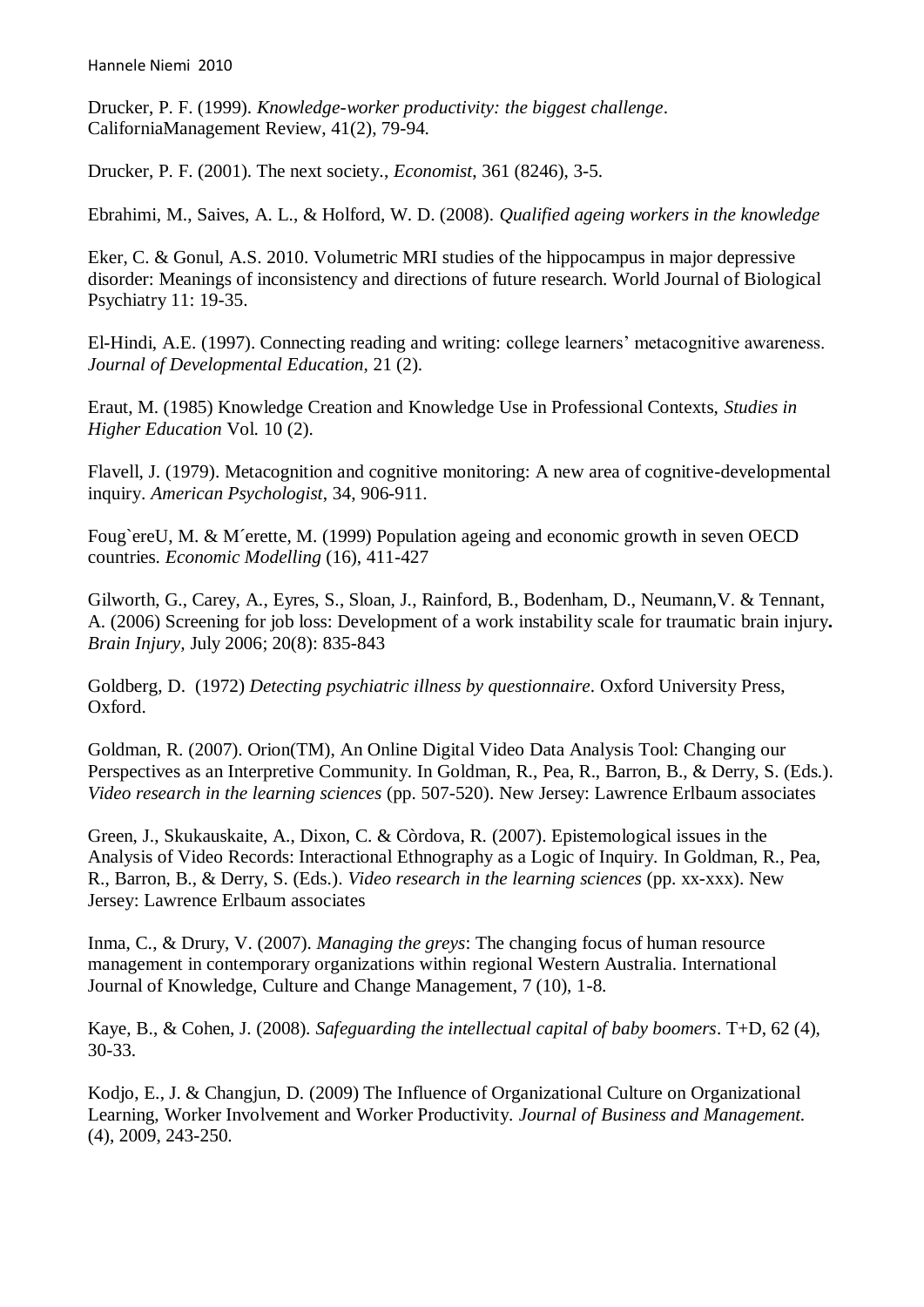Khalili-Mahani, N., Dedovic, K., Engert, V., Pruessner, M & Pruessner, J.C. (2010). Hippocampal activation during a cognitive task is associated with subsequent neuroendocrine and cognitive responses to psychological stress. Hippocampus 20, 323-334.

Koopman-Boyden, P. G., & MacDonald, L. (2003). *Ageing, Work Performance and Managing Ageing* Academics. Journal of Higher Education Policy and Management, 25 (1), 29-40.

Kronholm, E. Uni ja päivävireys. Psykofysiologinen väestötutkimus. In), *Department of Psychology*. University of Helsinki, Helsinki, 1993: 121.

Loretto, W., Vickerstaff, S., White, P. (2006) Introduction Themed Section: What do Older Workers Want? *Social Policy & Society* 5:4, 479–483

Lovibond, P. F. and Lovibond, S. H. (1995). The Structure of Negative Emotional States - Comparison of the Depression Anxiety Stress Scales (Dass) with the Beck Depression and Anxiety Inventories. *Behaviour Research and Therapy*, 33: 335-43.

Marques, A. H., Silverman, M. N. and Sternberg, E. M. Evaluation of Stress Systems by Applying Noninvasive Methodologies: Measurements of Neuroimmune Biomarkers in the Sweat, Heart Rate Variability and Salivary Cortisol. *Neuroimmunomodulation*, 2010, 17: 205-08.

Niemi, H. 2000. The Webb-based instrument for measuring self-regulative learning. [http://www.edu.helsinki.fi/iqform/default\\_eng.htm\)](http://www.edu.helsinki.fi/iqform/default_eng.htm).

Nonaka, I. & Takeuchi, H. (1995). *The knowledge-creating company*: *How Japanese companies create the dynamics of innovation.* New York: Oxford University Press.

Nonaka, I., & Konno, N. (1998). The Concept of "*Ba*": Building a foundation for knowledge creation. *California Management Review,* 40 (3), 40-54.

Nyberg, 2009. The BETULA project, Umeå University.

Organizational Culture Assessment Instrument (OCAI) Cameron/Quinn, Diagnosing and Changing Organizational Culture,  $\odot$  2000. Electronically reproduced by permission of Pearson Education, Inc. Upper Saddle River, New Jersey.

Pintrich, P.R., & Garcia, T. (1991). Students goal orientation and self-regulation in the college classroom. In Maer, M.L & Pintrich, P.R. (Eds.). *Advances in motivation and achievement: Goals and self-regulatory processes,* Greenwich, CT: JAI Press, (Vol.7), 371-402.

Pintrich, P. R., & Ruohotie, P. (Eds.) (2000). *Conative constructions and self-regulated learning*. RCVE: Hämeenlinna, Finland.

Pintrich. P.R. (2000). The role of motivation in self-regulated learning. In Pintrich, P.R., & Ruohotie, P. (Eds.). *Conative constructions and self-regulated learning*. RCVE: Hämeenlinna, Finland, 51-66.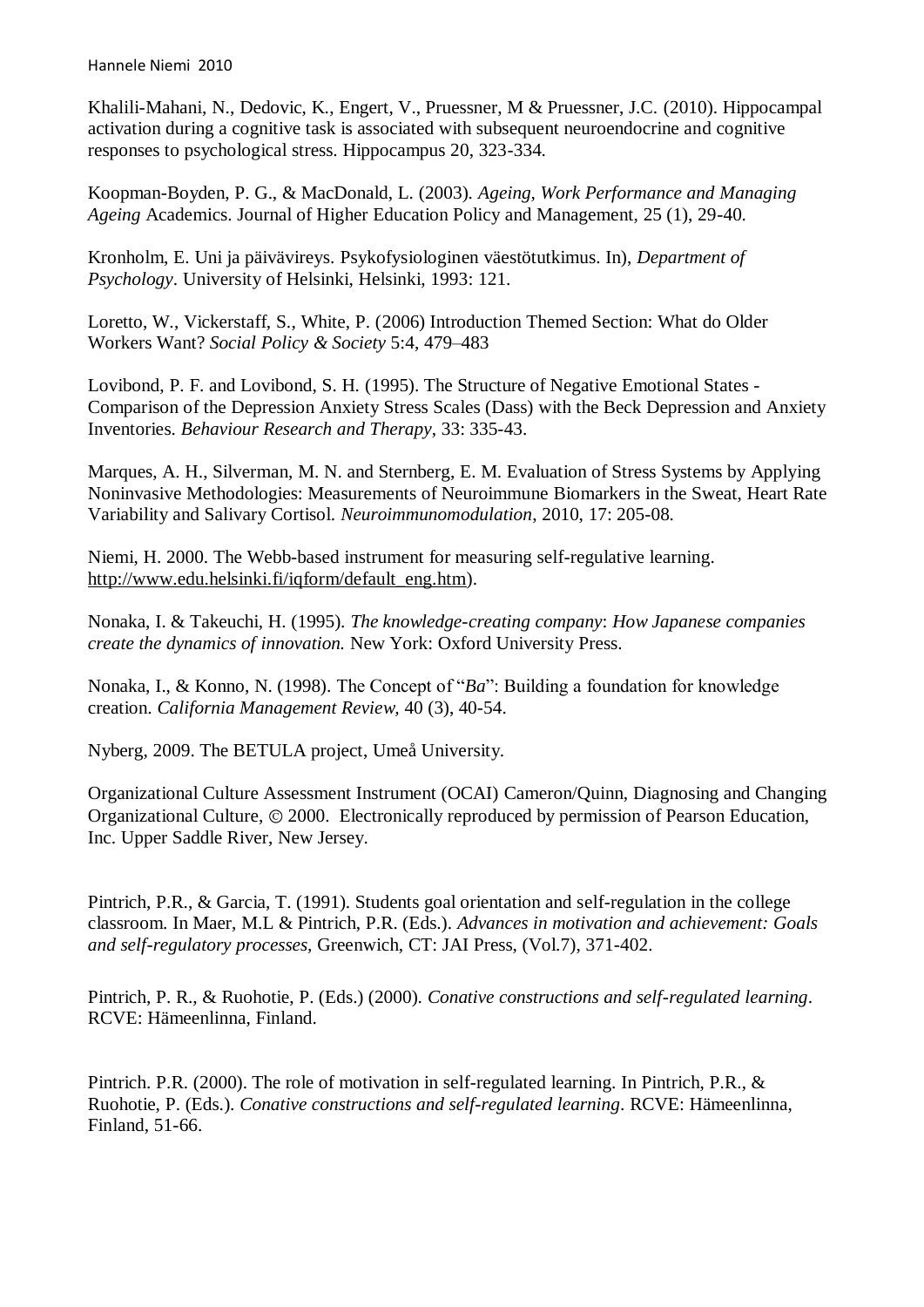Pintrich. P.R., & McKeachie, W.J.(2000). A framework for conceptualizing student motivation and self-regulated learning in the college classroom. In Pintrich, P.R., & Ruohotie, P. (Eds.). *Conative constructions and self-regulated learning*. RCVE: Hämeenlinna, Finland, 31-50.

Pintrich, P.R. (Ed.) (1995). Current issues in research on self-regulated learning: A discussion with commentaries (Special issue). *Educational Psychologist*, 30 (4).

Pyysalo, R. (2001). *Distributing Learning through Multiple Systems in Virtual Learning Environments*. Department of Education: Helsinki University.

Rautoja, S. (Eds) (1994) *Ageing and Work* (In Finnish: Ikääntyminen ja työ). 1994. WSOY & Finnish Institute of Occupational Health. Helsinki.

Reynolds, R.E., R.E., Sinatra, G.M., & Jetton, T.L. (1996). Views of knowledge acquisition and representation: A continuum from experience centered to mind centered. *Educational Psychologist,* 31 (2), 93-104.

Ruohotie, P. (1994). Motivation and self-regulated learning. In Ruohotie, P. and Grimmett, P. P. (Eds.) *New themes for education in a changing world*. Tampere: Career Development

Salomon, G. (1993). No distribution without individual's cognition: A dynamic interactional view. In Salomon, G. (Ed.). *Distributed cognitions: Psychological and educational considerations*. Cambridge University Press, 111-138.

Schunk, D., & Zimmerman, B. (1994). *Self-regulation of learning and performance: Issues and educational applications*. Hillsdale, NJ: Erlbaum.

Slagter, F. (2007). *Knowledge management among the older workforce*. Journal of Knowledge *management process of high-tech businesses*. Journal of Knowledge Management, 12 (2), 124-

Stam, C. D. (2007). Knowledge productivity. Designing and testing a method to diagnose knowledge

Stam, C.D. (2009) *Knowledge and the ageing employee: a research agenda*. Centre for Research in Intellectual Capital, INHOLLAND University of Applied Sciences

Stewart, J., & Landine, J. (1995). Study skills from a metacognitive perspective. *Guidance and Counselling*, 11 (1).

Tran, T.T., Srivareerat, M., & Alkadhi, K.A. 2010. Chronic psychosocial stress triggers cognitive impairment in a novel at-risk model of Alzheimer's disease. Neurobiology of Disease 37, 756-763.

*Turning boomers into boomerangs*. (2006). The Economist, 378 (8465 (feb.18)), 52-54.

Watson, D., Clark, L. A., Weber, K., Assenheimer, J. S., Strauss, M. E. and Mccormick, R. A. Testing a Tripartite Model .1. Evaluating the Convergent and Discriminant Validity of Anxiety and Depression Symptom Scales. *Journal of Abnormal Psychology*, 1995, 104: 3-14.

Winne, P.H. (1996). A Metacognitive view of individual differences in self-regulated learning. *Learning and Individual Differences,* 8 (4), 327-354.